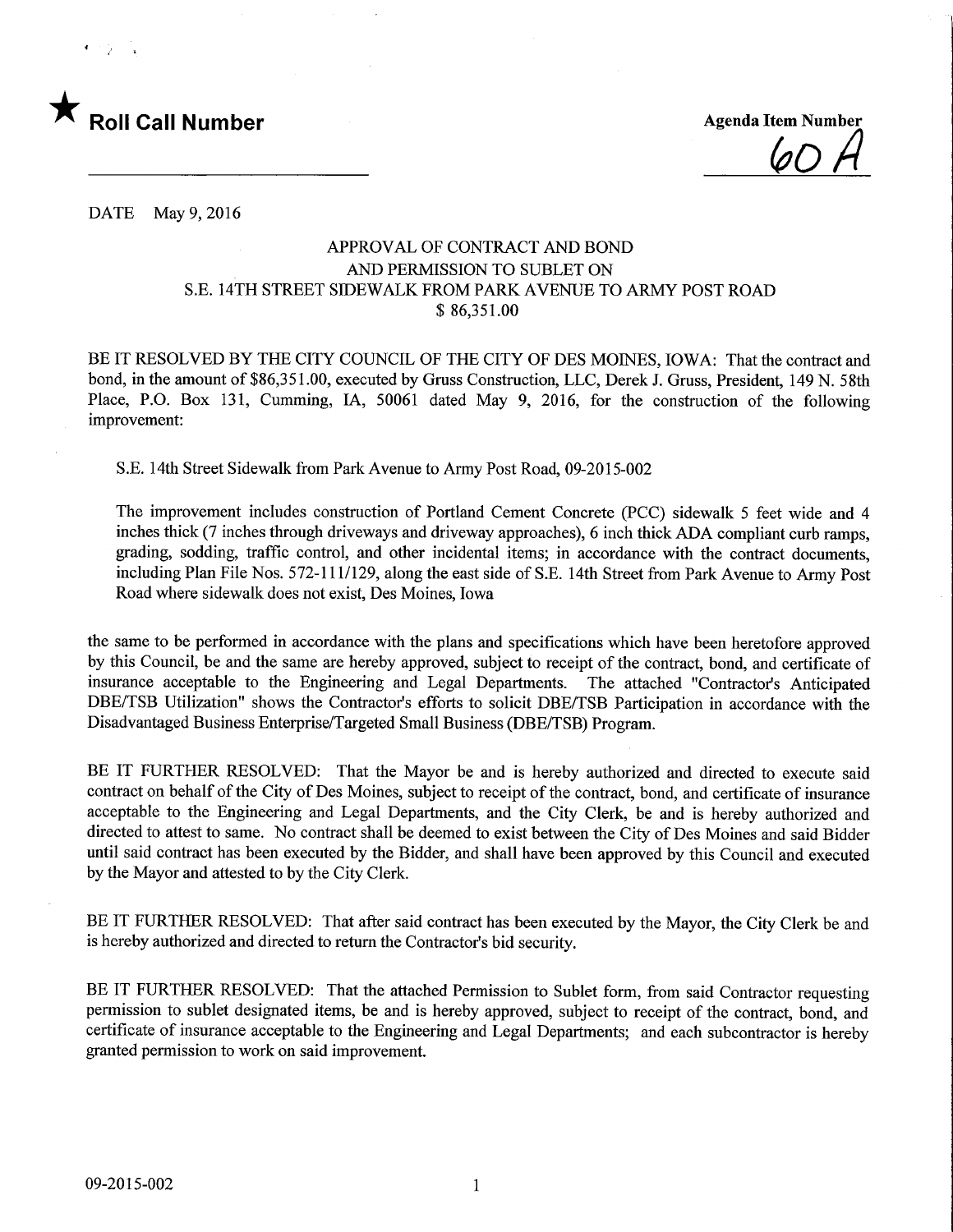

(oDft

DATE May 9, 2016

BE IT FURTHER RESOLVED: That the Des Moines Finance Director is hereby authorized to encumber this contract amount against the funds as identified below, and to acquire Builder's Risk Insurance, if appropriate, for the above referenced improvement.

(City Council Communication Number  $/6$  -256 attached)

Moved by to adopt.

FORM APPROVED

Kathleen Vanderpool Deputy City Attorney

Whens You

Funding Source: 2016-2017 CIP, Page Street - 33, Sidewalks - School and Priority Routes, SW081, Being: \$22,940.60 from Special Assessments against benefited property owners and\$63,410.40 in G. 0. Bonds

|             |             | <b>ABSENT</b>   |
|-------------|-------------|-----------------|
|             |             |                 |
|             |             |                 |
|             |             |                 |
|             |             |                 |
|             |             |                 |
|             |             |                 |
|             |             |                 |
|             |             |                 |
|             |             | <b>APPROVED</b> |
|             |             |                 |
|             |             |                 |
|             |             | Mayor           |
| <b>YEAS</b> | <b>NAYS</b> | <b>PASS</b>     |

I, Diane Rauh, City Clerk of said City Council, hereby certify that at a meeting of the City Council, held on the above date, among other proceedings the above was adopted.

IN WITNESS WHEREOF, I have hereunto set my hand and affixed my seal the day and year first above written.